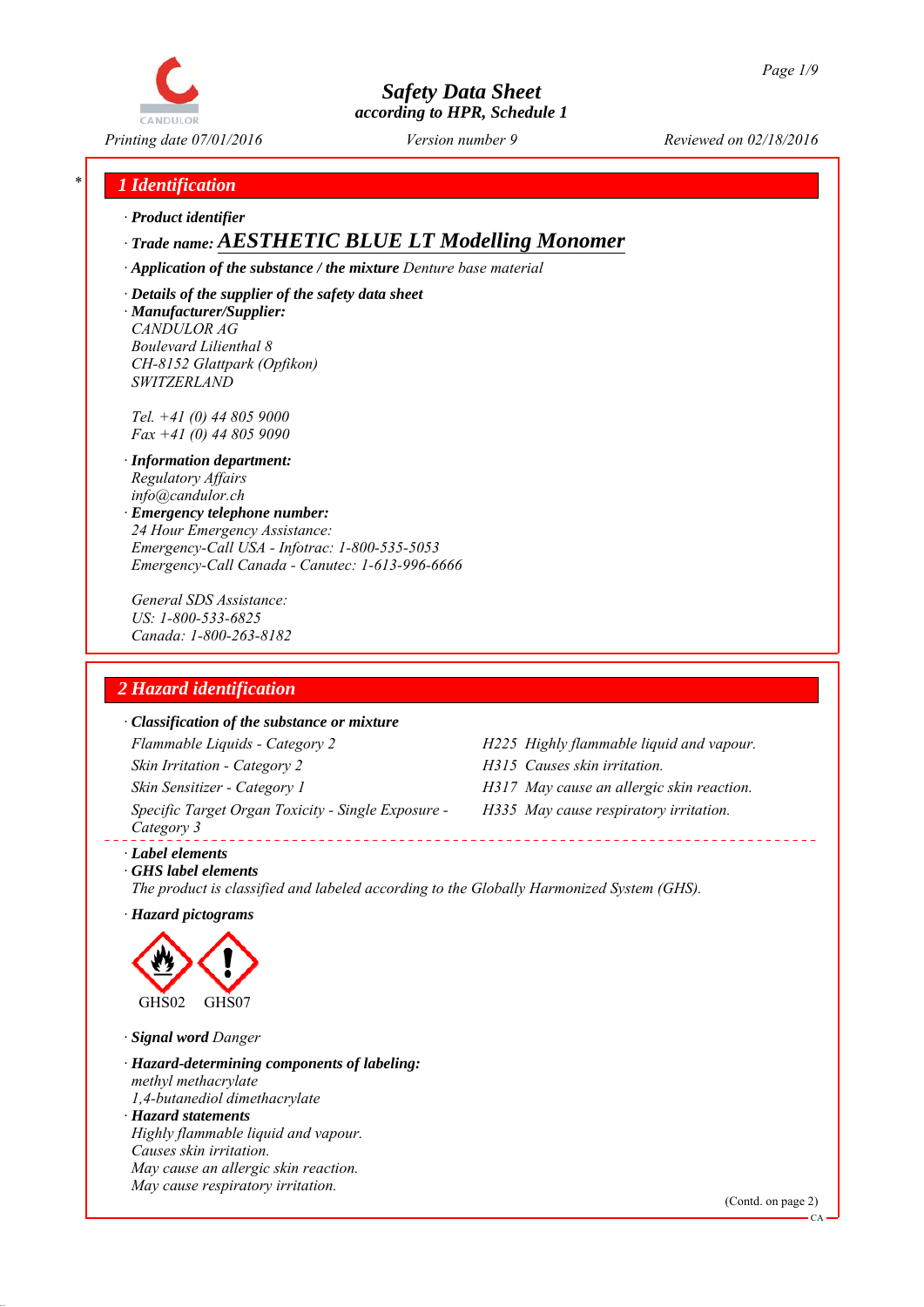# *Safety Data Sheet*

*according to HPR, Schedule 1*

*Printing date 07/01/2016 Reviewed on 02/18/2016 Version number 9*

# *Trade name: AESTHETIC BLUE LT Modelling Monomer*

(Contd. of page 1)

*∙ Precautionary statements Keep away from heat, hot surfaces, sparks, open flames and other ignition sources. No smoking. Avoid breathing dust/fume/gas/mist/vapours/spray. Do not get in eyes, on skin, or on clothing.*

*Wear protective gloves/protective clothing/eye protection/face protection.*

*IF ON SKIN (or hair): Take off immediately all contaminated clothing. Rinse skin with water [or shower]. Dispose of contents/container in accordance with local/regional/national/international regulations.*

*∙ Classification system: ∙ NFPA ratings (scale 0 - 4)*

2 3 2 *Health = 2 Fire = 3 Reactivity = 2*

*∙ HMIS-ratings (scale 0 - 4)*



*∙ Other hazards*

*∙ Results of PBT and vPvB assessment*

- *∙ PBT: Not applicable.*
- *∙ vPvB: Not applicable.*

### *3 Composition/Information on ingredients*

*∙ Chemical characterization: Mixtures*

*∙ Description: Mixture of the substances listed below with nonhazardous additions.*

*∙ Dangerous components:*

|  | CAS: $80-62-6$   methyl methacrylate           | 60-100% w/w   |
|--|------------------------------------------------|---------------|
|  | $CAS: 2082-81-7$ 1,4-butanediol dimethacrylate | $1 - 5\%$ w/w |

### *4 First aid measures*

- *∙ Description of first aid measures*
- *∙ General information: Immediately remove any clothing soiled by the product.*
- *∙ After inhalation:*
- *Supply fresh air; consult doctor in case of complaints.*
- *In case of unconsciousness place patient stably in side position for transportation.*
- *∙ After skin contact:*
- *Immediately rinse with water.*
- *If skin irritation continues, consult a doctor.*
- *∙ After eye contact: Rinse opened eye for several minutes under running water. Then consult a doctor.*
- *∙ After swallowing:*
- *Rinse out mouth and then drink plenty of water.*
- *Do not induce vomiting; immediately call for medical help.*
- *∙ Information for doctor:*
- *∙ Most important symptoms and effects, both acute and delayed No further relevant information available.*
- *∙ Indication of any immediate medical attention and special treatment needed*
- *No further relevant information available.*

(Contd. on page 3)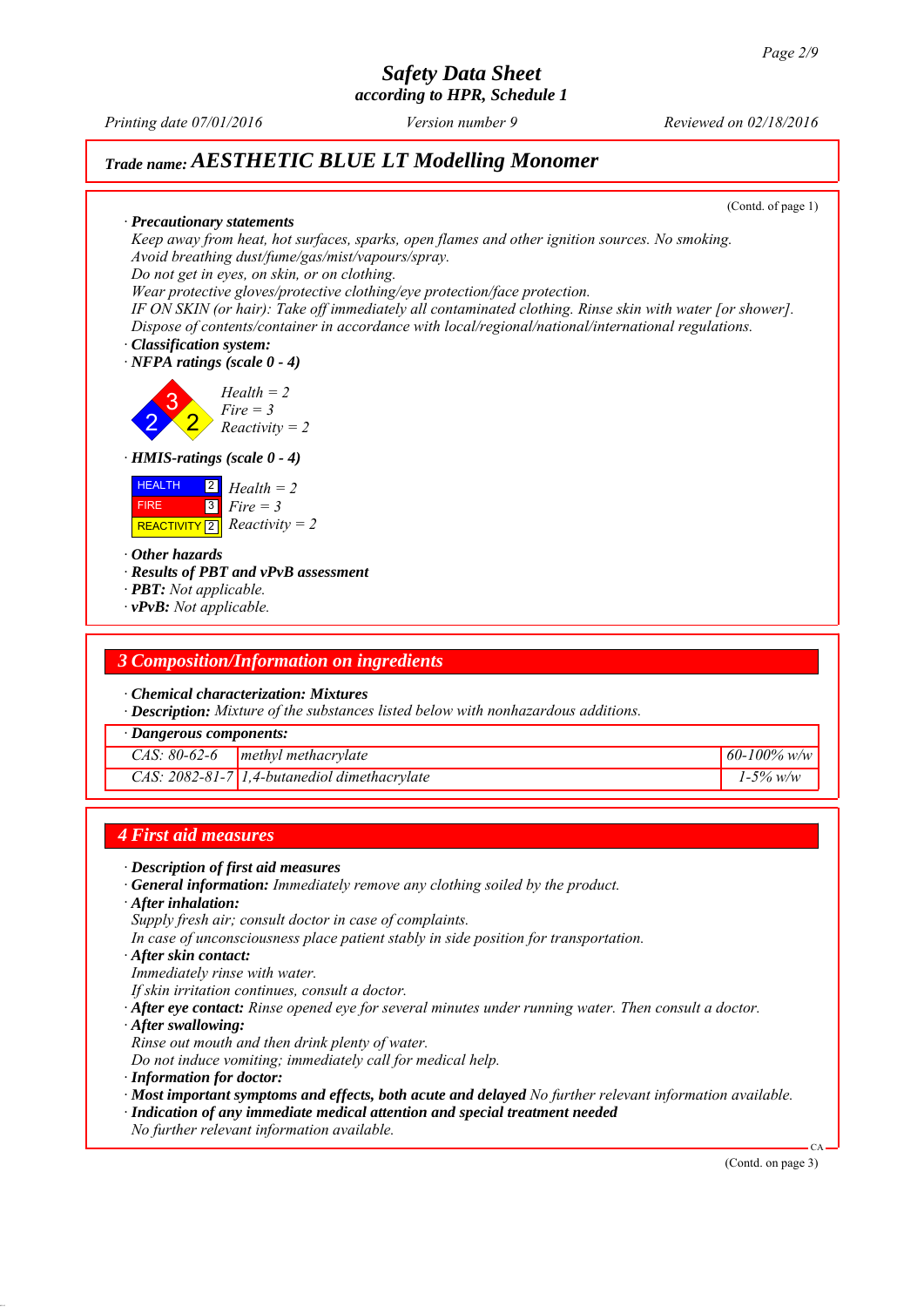*Printing date 07/01/2016 Reviewed on 02/18/2016 Version number 9*

# *Trade name: AESTHETIC BLUE LT Modelling Monomer*

(Contd. of page 2)

### *5 Firefighting measures*

- *∙ Extinguishing media*
- *∙ Suitable extinguishing agents:*
- *CO2, extinguishing powder or water spray. Fight larger fires with water spray or alcohol resistant foam. ∙ For safety reasons unsuitable extinguishing agents: Water with full jet*
- *∙ Special hazards arising from the substance or mixture No further relevant information available.*
- *∙ Advice for firefighters*
- *∙ Protective equipment: No special measures required.*
- *∙ Additional information Cool endangered receptacles with water spray.*

#### *6 Accidental release measures*

- *∙ Personal precautions, protective equipment and emergency procedures Wear protective equipment. Keep unprotected persons away.*
- *∙ Environmental precautions: Do not allow to enter sewers/ surface or ground water.*
- *∙ Methods and material for containment and cleaning up:*
- *Absorb with liquid-binding material (sand, diatomite, acid binders, universal binders, sawdust). Ensure adequate ventilation.*
- *Do not flush with water or aqueous cleansing agents*
- *∙ Reference to other sections*
- *See Section 7 for information on safe handling.*
- *See Section 8 for information on personal protection equipment.*
- *See Section 13 for disposal information.*

## *7 Handling and storage*

#### *∙ Handling:*

- *∙ Precautions for safe handling*
- *Only adequately trained personnel should handle this product. Ensure good ventilation/exhaustion at the workplace. For use in dentistry only.*
- *∙ Information about protection against explosions and fires: Keep ignition sources away - Do not smoke. Protect against electrostatic charges.*
- *∙ Conditions for safe storage, including any incompatibilities*
- *∙ Storage:*
- *∙ Requirements to be met by storerooms and receptacles: Store in a cool location. Store only in the original receptacle.*
- *∙ Information about storage in one common storage facility: Store away from oxidizing agents.*
- *∙ Further information about storage conditions:*
- *Keep receptacle tightly sealed.*
- *Store receptacle in a well ventilated area.*
- *Protect from heat and direct sunlight.*
- *∙ Specific end use(s) No further relevant information available.*

## *8 Exposure controls/ Personal protection*

*∙ Additional information about design of technical systems: No further data; see item 7.*

(Contd. on page 4)

 $CA$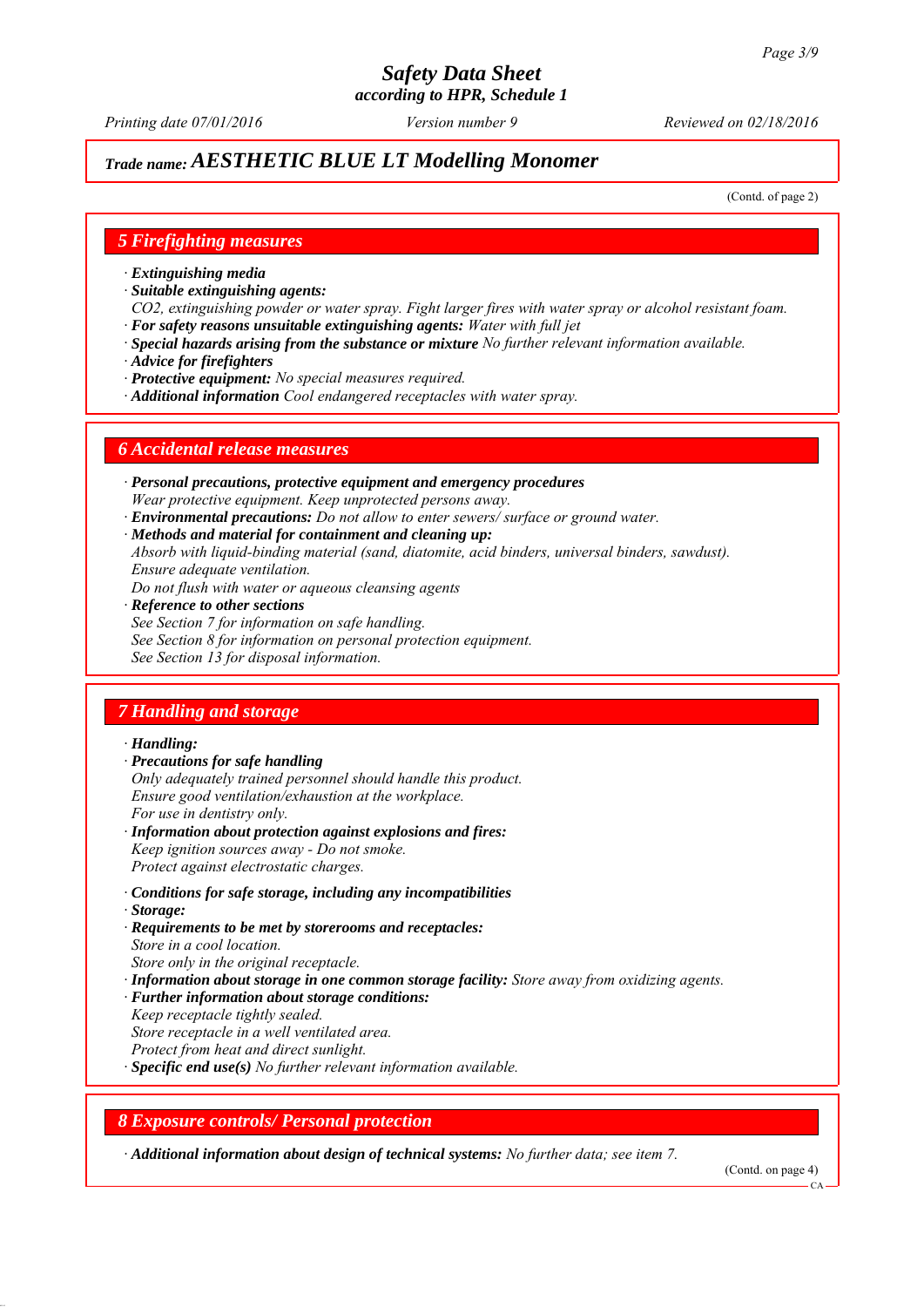*Printing date 07/01/2016 Reviewed on 02/18/2016 Version number 9*

# *Trade name: AESTHETIC BLUE LT Modelling Monomer*

(Contd. of page 3) *∙ Control parameters ∙ Components with limit values that require monitoring at the workplace: CAS: 80-62-6 methyl methacrylate EL Short-term value: 100 ppm Long-term value: 50 ppm S EV Short-term value: 100 ppm Long-term value: 50 ppm ∙ Additional information: The lists that were valid during the creation were used as basis. ∙ Exposure controls ∙ Personal protective equipment: ∙ General protective and hygienic measures: Usual hygienic measures for dental practice and dental laboratories. Keep away from foodstuffs, beverages and feed. Immediately remove all soiled and contaminated clothing. Wash hands before breaks and at the end of work. Avoid contact with the eyes and skin. Do not inhale gases / fumes / aerosols. ∙ Breathing equipment: Use suitable respiratory protective device in case of insufficient ventilation. ∙ Recommended filter device for short term use: Filter A1 Filter A2 Filter A3 ∙ Protection of hands: Protective gloves After use of gloves apply skin-cleaning agents and skin cosmetics. ∙ Material of gloves Butyl rubber, BR Selection of the glove material on consideration of the penetration times, rates of diffusion and the degradation ∙ Penetration time of glove material The exact break through time has to be found out by the manufacturer of the protective gloves and has to be observed. ∙ Not suitable are gloves made of the following materials: Commercial medical gloves do not provide protection against the sensitizing effect of methacrylates. ∙ Eye protection: Tightly sealed goggles 9 Physical and chemical properties*

*∙ Information on basic physical and chemical properties*

- *∙ General Information*
- *∙ Appearance:*
- *Form: Fluid*

*Color: Colorless*

(Contd. on page 5)

CA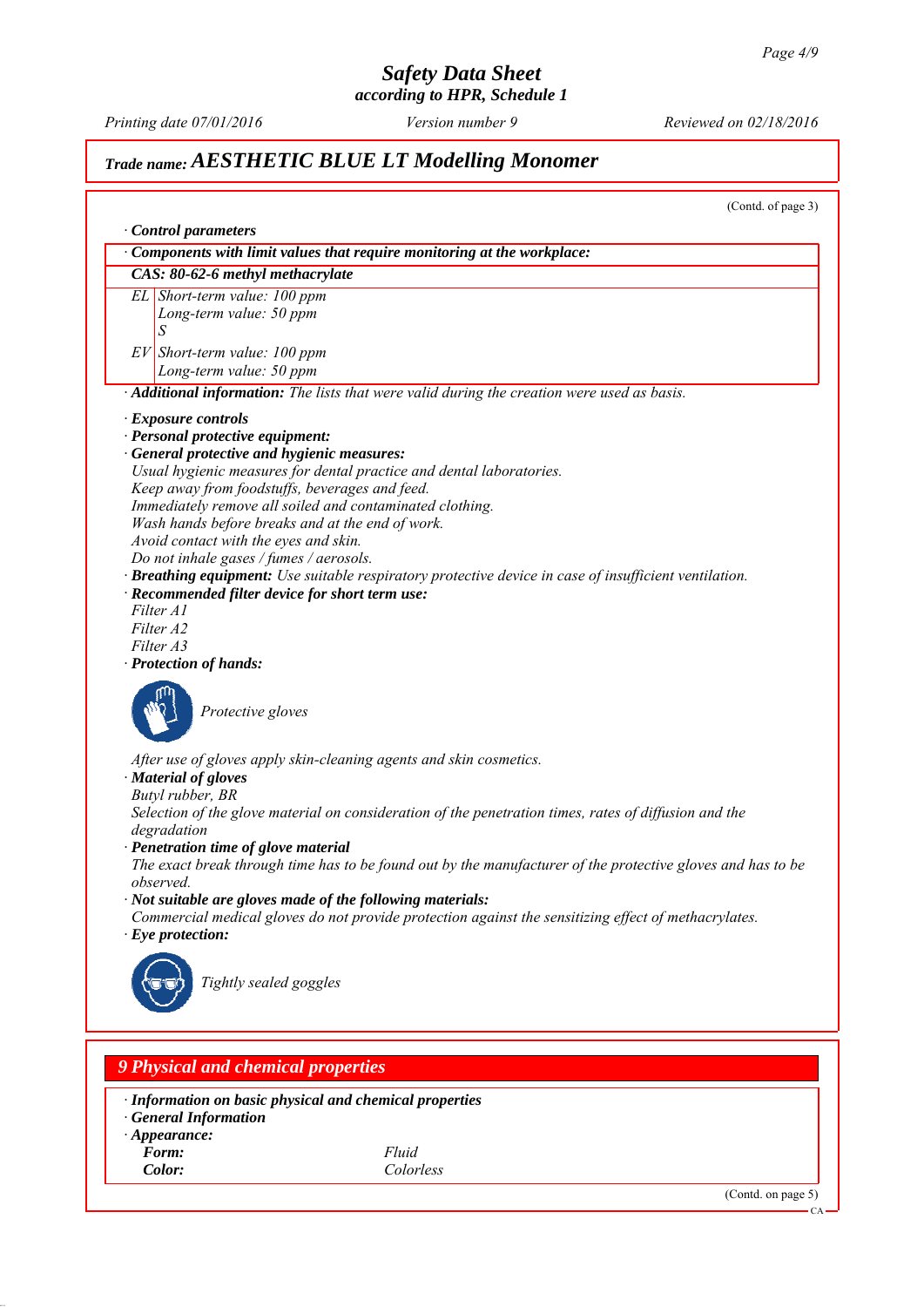*Printing date 07/01/2016 Reviewed on 02/18/2016 Version number 9*

# *Trade name: AESTHETIC BLUE LT Modelling Monomer*

|                                                            | (Contd. of page 4)                                                                            |
|------------------------------------------------------------|-----------------------------------------------------------------------------------------------|
| $\cdot$ Odor:                                              | Pungent                                                                                       |
| · Odor threshold:                                          | Not determined.                                                                               |
| $\cdot$ pH-value:                                          | Not determined.                                                                               |
| $\cdot$ Change in condition                                |                                                                                               |
| Melting point/Melting range:                               | -48 °C                                                                                        |
| <b>Boiling point/Boiling range:</b>                        | 101 °C                                                                                        |
| · Flash point:                                             | 10 °C                                                                                         |
| · Ignition temperature:                                    | 430 °C                                                                                        |
| · Auto igniting:                                           | Product is not selfigniting.                                                                  |
| · Danger of explosion:                                     | Product is not explosive. However, formation of explosive air/vapor<br>mixtures are possible. |
| $\cdot$ Explosion limits:                                  |                                                                                               |
| Lower:                                                     | 2.1 Vol $\%$                                                                                  |
| Upper:                                                     | $12.5$ Vol $%$                                                                                |
| $\cdot$ Vapor pressure at 20 $\cdot$ C:                    | $47$ hPa                                                                                      |
| $\cdot$ Density at 20 $\cdot$ C:                           | $0.943$ g/cm <sup>3</sup>                                                                     |
| $\cdot$ Relative density                                   | Not determined.                                                                               |
| · Vapor density                                            | Not determined.                                                                               |
| $\cdot$ Evaporation rate                                   | Not determined.                                                                               |
| · Solubility in / Miscibility with                         |                                                                                               |
| Water at $20^{\circ}$ C:                                   | $1.6$ g/l                                                                                     |
| · Partition coefficient (n-octanol/water): Not determined. |                                                                                               |
| · Viscosity:                                               |                                                                                               |
| Dynamic:                                                   | Not determined.                                                                               |
| Kinematic:                                                 | Not determined                                                                                |
| $\cdot$ Other information                                  | No further relevant information available.                                                    |

# *10 Stability and reactivity*

*∙ Reactivity No further relevant information available.*

- *∙ Chemical stability Stable under normal handling and storage conditions.*
- *∙ Thermal decomposition / conditions to be avoided: No decomposition if used according to specifications.*
- *∙ Possibility of hazardous reactions*

*Forms explosive gas mixture with air. Reacts with strong oxidizing agents. Exothermic polymerization.*

- *∙ Conditions to avoid No further relevant information available.*
- *∙ Incompatible materials: No further relevant information available.*
- *∙ Hazardous decomposition products: None under normal conditions of storage and use.*

(Contd. on page 6)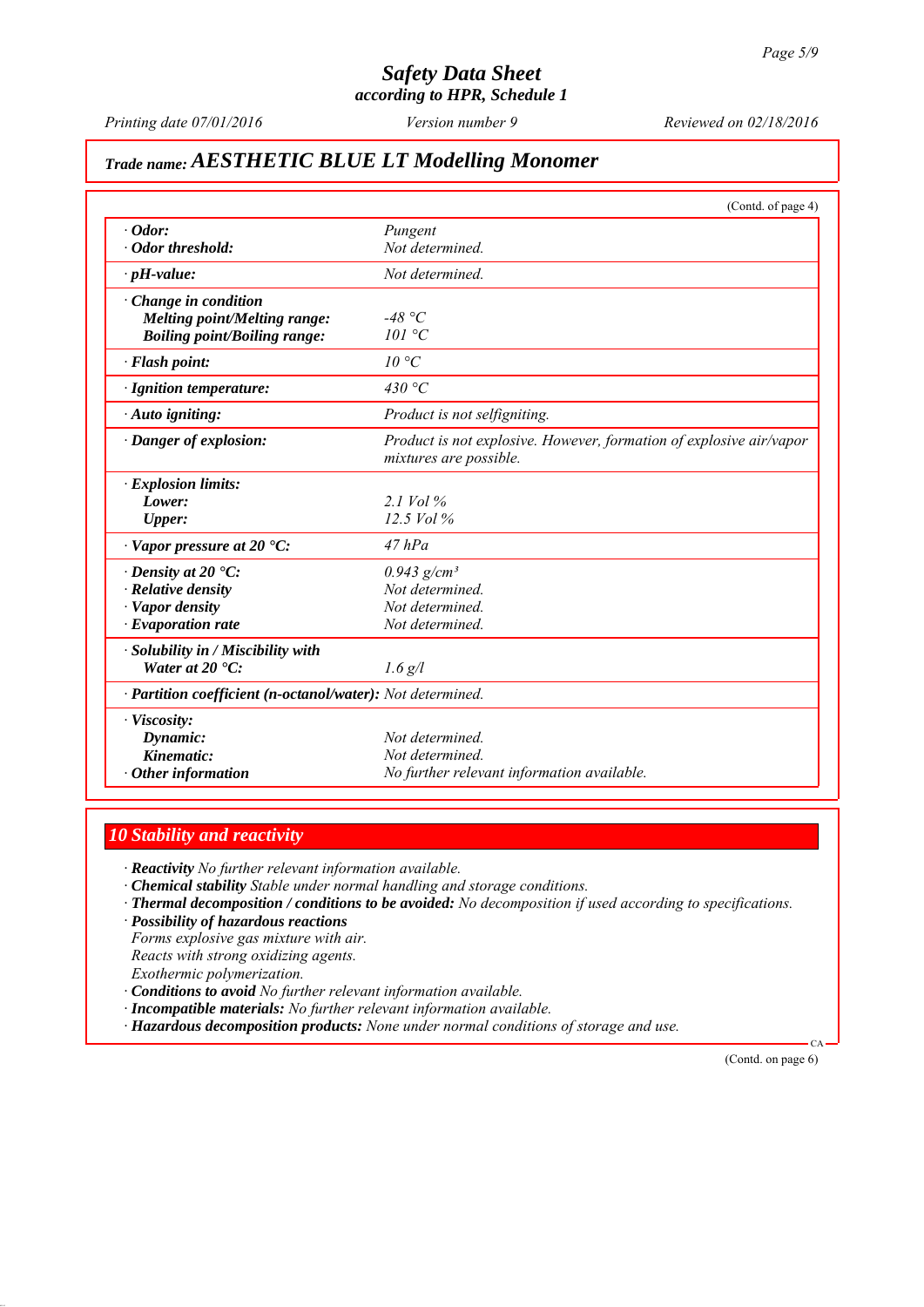*Printing date 07/01/2016 Reviewed on 02/18/2016 Version number 9*

# *Trade name: AESTHETIC BLUE LT Modelling Monomer*

(Contd. of page 5)

## *11 Toxicological information*

*∙ Information on toxicological effects*

*∙ Acute toxicity:*

*∙ LD/LC50 values that are relevant for classification:*

*CAS: 80-62-6 methyl methacrylate*

*Oral LD50 7872 mg/kg (rat)*

*∙ on the skin: Irritant to skin and mucous membranes.*

*∙ on the eye: No irritating effect.*

*∙ Sensitization: Sensitization possible through skin contact.*

*∙ Additional toxicological information: No further relevant information available.*

*∙ Carcinogenic categories*

#### *∙ IARC (International Agency for Research on Cancer)*

*CAS: 80-62-6 methyl methacrylate 3* 

*∙ NTP (National Toxicology Program)*

*None of the ingredients is listed.*

*∙ OSHA-Ca (Occupational Safety & Health Administration)*

*None of the ingredients is listed.*

### *12 Ecological information*

*∙ Toxicity*

- *∙ Aquatic toxicity: No further relevant information available.*
- *∙ Persistence and degradability No further relevant information available.*
- *∙ Behavior in environmental systems:*
- *∙ Bioaccumulative potential No further relevant information available.*
- *∙ Mobility in soil No further relevant information available.*
- *∙ Additional ecological information:*

*∙ General notes:*

- *Water hazard class 1 (Self-assessment): slightly hazardous for water*
- *Do not allow product to reach ground water, water course or sewage system.*
- *∙ Results of PBT and vPvB assessment*
- *∙ PBT: Not applicable.*
- *∙ vPvB: Not applicable.*
- *∙ Other adverse effects No further relevant information available.*

# *13 Disposal considerations*

*∙ Waste treatment methods*

*∙ Recommendation:*

*Must not be disposed of together with household garbage. Do not allow product to reach sewage system. Take to an approved landfill or a waste incineration plant, under conditions approved by the local authority.*

*∙ Uncleaned packagings:*

*∙ Recommendation: Disposal must be made according to official regulations.*

(Contd. on page 7)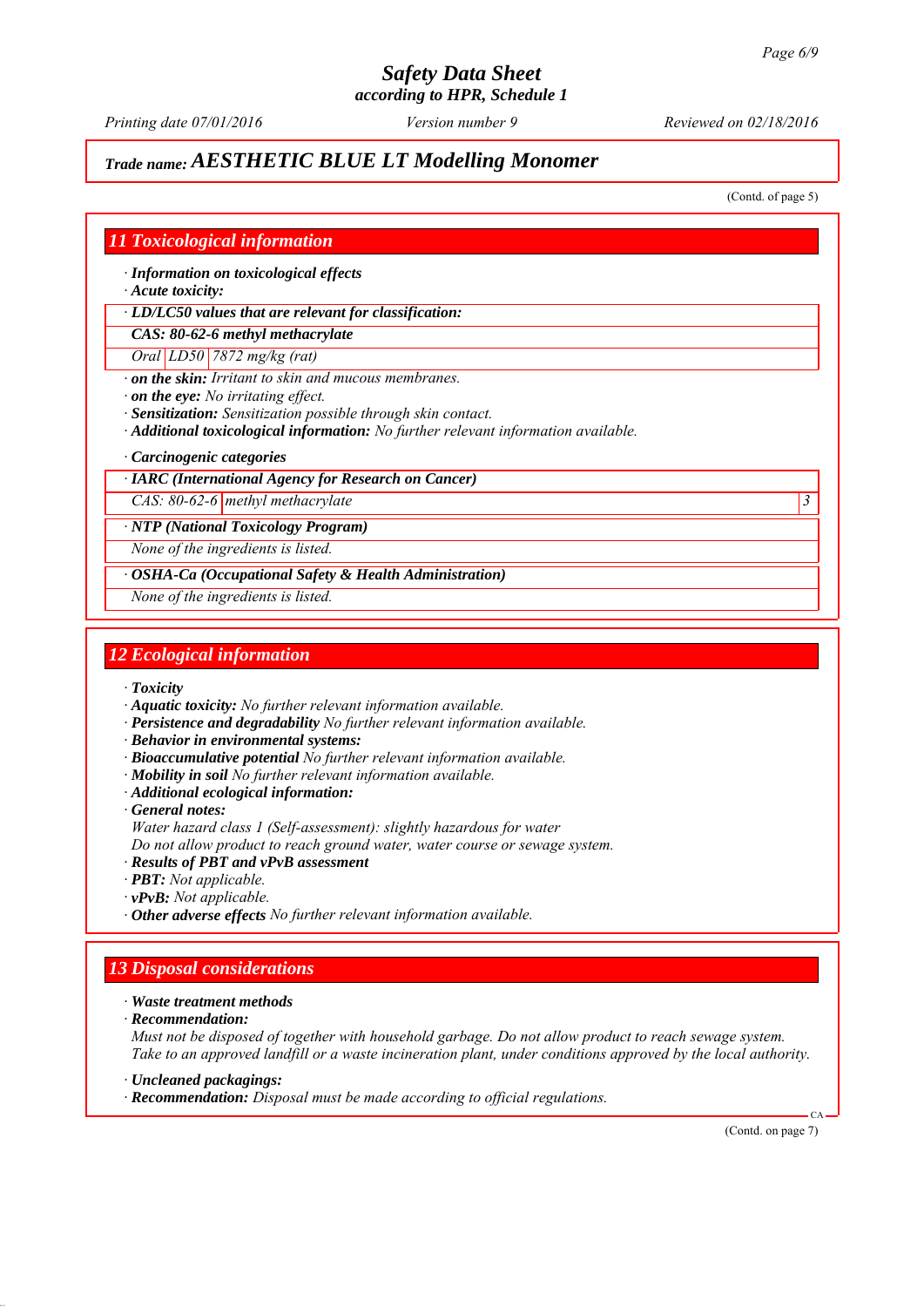# *Safety Data Sheet*

*according to HPR, Schedule 1*

*Printing date 07/01/2016 Reviewed on 02/18/2016 Version number 9*

# *Trade name: AESTHETIC BLUE LT Modelling Monomer*

(Contd. of page 6)

| $\cdot$ UN-Number<br>· DOT, TDG, IMDG, IATA                                       | <i>UN1247</i>                                                                                                                      |
|-----------------------------------------------------------------------------------|------------------------------------------------------------------------------------------------------------------------------------|
| · UN proper shipping name<br>$\cdot$ DOT<br>$-ADR/RID/ADN$<br>$\cdot$ IMDG, IATA  | Methyl methacrylate monomer, stabilized<br>1247 Methyl methacrylate monomer, stabilized<br>METHYL METHACRYLATE MONOMER, STABILIZED |
| · Transport hazard class(es)                                                      |                                                                                                                                    |
| $\cdot$ DOT                                                                       |                                                                                                                                    |
|                                                                                   |                                                                                                                                    |
| · Class                                                                           | 3 Flammable liquids                                                                                                                |
| $\cdot$ Label<br>· TDG (Transport dangerous goods):                               |                                                                                                                                    |
|                                                                                   |                                                                                                                                    |
| $\cdot$ Class                                                                     | 3 (F1) Flammable liquids                                                                                                           |
| $\cdot$ Label<br>$\cdot$ IMDG, IATA                                               | $\mathfrak{Z}$                                                                                                                     |
| · Class<br>$\cdot$ Label                                                          | 3 Flammable liquids<br>3                                                                                                           |
| · Packing group                                                                   |                                                                                                                                    |
| · DOT, TDG, IMDG, IATA                                                            | П                                                                                                                                  |
| · Environmental hazards:                                                          |                                                                                                                                    |
| $\cdot$ Marine pollutant:                                                         | No                                                                                                                                 |
| · Special precautions for user<br>· Danger code (Kemler):                         | Warning: Flammable liquids<br>339                                                                                                  |
| · EMS Number:                                                                     | $F-E$ , $S-D$                                                                                                                      |
| Transport in bulk according to Annex II of<br><b>MARPOL73/78 and the IBC Code</b> | Not applicable.                                                                                                                    |
| · Transport/Additional information:                                               |                                                                                                                                    |
| · ADR/RID/ADN<br>$\cdot$ Excepted quantities (EQ)                                 | Code: E2<br>Maximum net quantity per inner packaging: 30 ml<br>Maximum net quantity per outer packaging: 500 ml                    |
|                                                                                   |                                                                                                                                    |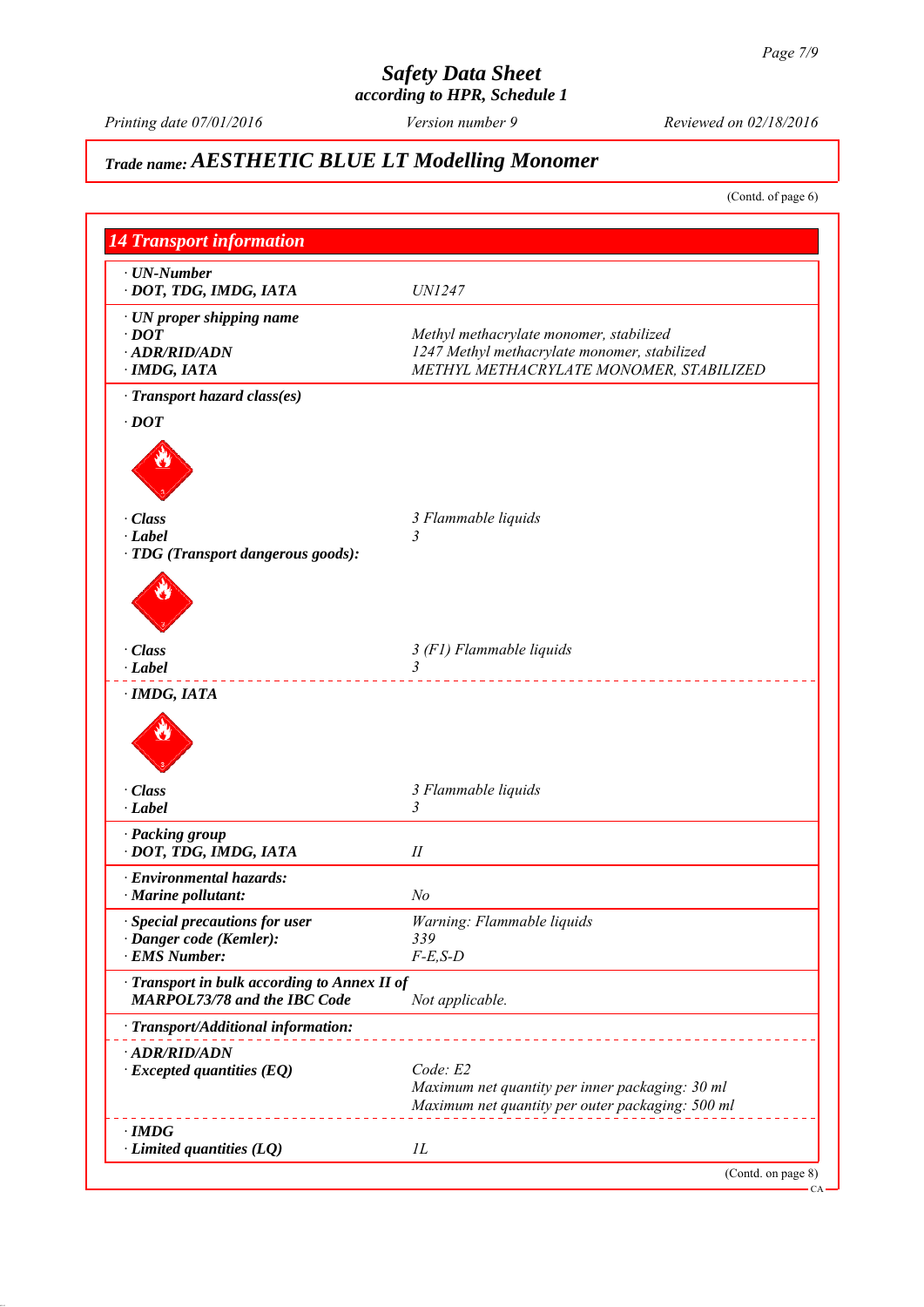*Printing date 07/01/2016 Reviewed on 02/18/2016 Version number 9*

(Contd. of page 7)

# *Trade name: AESTHETIC BLUE LT Modelling Monomer*

*∙ Excepted quantities (EQ) Code: E2*

*Maximum net quantity per inner packaging: 30 ml Maximum net quantity per outer packaging: 500 ml ∙ UN "Model Regulation": UN1247, Methyl methacrylate monomer, stabilized, 3, II*

## *15 Regulatory information*

*∙ Safety, health and environmental regulations/legislation specific for the substance or mixture*

*∙ Sara*

#### *∙ Section 355 (extremely hazardous substances):*

*None of the ingredients is listed.*

*∙ Section 313 (Specific toxic chemical listings):*

*CAS: 80-62-6 methyl methacrylate*

*∙ TSCA (Toxic Substances Control Act):*

*All ingredients are listed.*

#### *∙ Proposition 65*

*∙ Chemicals known to cause cancer:*

*None of the ingredients is listed.*

*∙ Chemicals known to cause reproductive toxicity for females:*

*None of the ingredients is listed.*

*∙ Chemicals known to cause reproductive toxicity for males:*

*None of the ingredients is listed.*

*∙ Chemicals known to cause developmental toxicity:*

*None of the ingredients is listed.*

#### *∙ Carcinogenic categories*

*∙ EPA (Environmental Protection Agency)*

*CAS: 80-62-6 methyl methacrylate E, NL*

*∙ TLV (Threshold Limit Value established by ACGIH)*

*CAS: 80-62-6 methyl methacrylate* A4<sup>4</sup>

*∙ NIOSH-Ca (National Institute for Occupational Safety and Health)*

*None of the ingredients is listed.*

*∙ GHS label elements*

*The product is classified and labeled according to the Globally Harmonized System (GHS). ∙ Hazard pictograms*



*∙ Signal word Danger*

*∙ Hazard-determining components of labeling: methyl methacrylate 1,4-butanediol dimethacrylate ∙ Hazard statements*

*Highly flammable liquid and vapour.*

(Contd. on page 9)